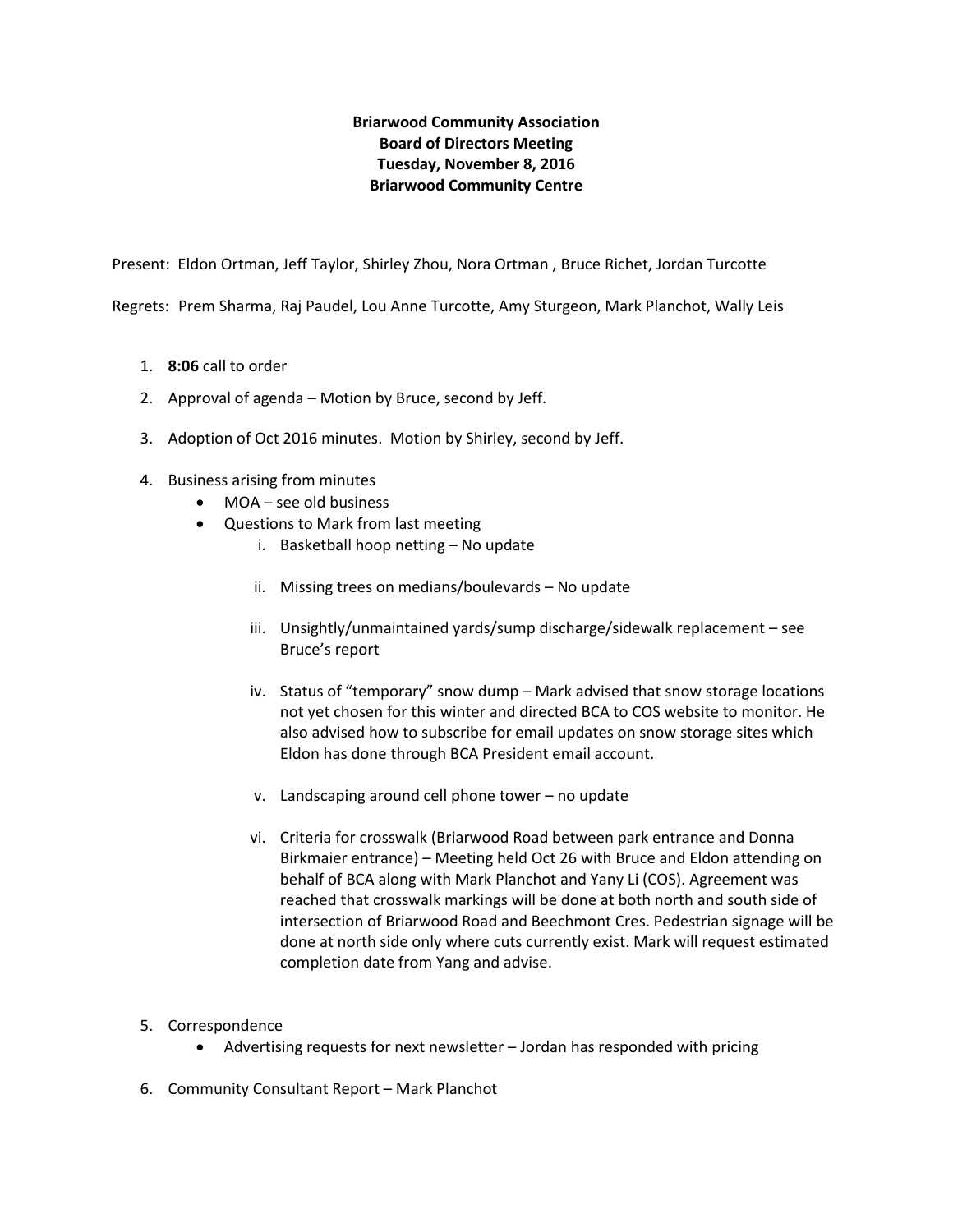- a) Report distributed previously:
	- Park Enhancement Project applications due January 31, 2017. Bruce will consider and advise what projects he may want to apply for.
	- President/Treasurer workshops late November. Change of venue for President's workshop.
	- Two workshops planned for SK Lotteries Community Grant in November. Grant application deadline is January 16, 2017. Shirley will consider attending workshop and will prepare grant application with assistance from Eldon/Nora.
- 7. Director Reports motions only a) Eldon:

## **Report for Month**: October 2016

## **Follow-up from last month's meeting: None**

## **What did you do in the past month?**

- Assisted with membership canvas
- Attended Ward 8 all-candidate forum (Oct 12)
- Attended meeting with COS regarding proposed location for crosswalk on Briarwood Road
- Drafted content for December newsletter

## **What will you do in the upcoming months (Nov/Dec)?**

- Continue to monitor progress on MOA renewal
- Finalize content for newsletter, assist with development, printing and distribution
- Assist with setup of outdoor rink
- Assist in other areas as required

#### **Motions required for meeting:**

- None
	- b) Bruce:

**Report for month of:** October 2016

## **Follow-up from last month's meeting:** Discussions with COS on various items

## **What did you do in the past months? :**

• Contact with the City regarding: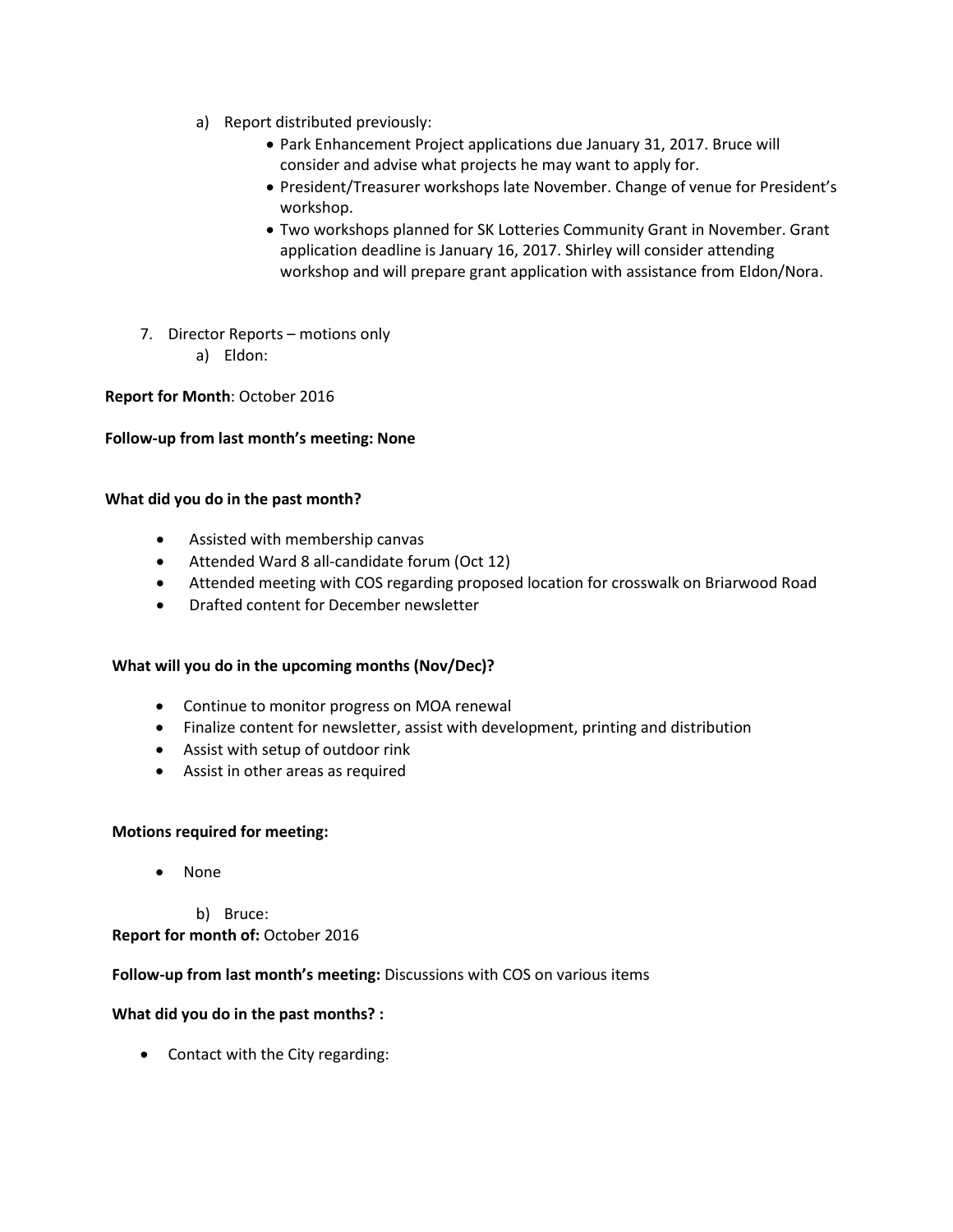- Waiting for the contractor at 35 Brookmore to comply with his notice to COS and restart construction by end of October and completion by end of the year. Last promise was completion by Spring 2016. No evidence yet and the sump discharge is back flowing onto the sidewalk!!!
- Meeting with COS on Crosswalk potential at Briarwood Road and Donna Birkmaier Park.
- Continued dialogue with COS to address "Sump discharge on COS sidewalks SAFETY ISSUE! Response received but needs more attention!
- COS continued to finalize the rehabilitation of Briarwood Lake west end pathway. Deficiencies regarding drainage from 2016-17 were addressed with finishing work in fill, seeding and such now completed. Job well done!
- Attended Ward 8 all-candidate forum on Oct 12.
- Assisted with the membership drive
- **What will you do in the upcoming months? :**
- Change signage as required and add Christmas decorations.
- Begin strategy for "Capital Planning" research for consideration in 2017 and grant application.
- Make contact with Sarina Gersher (Ward 8 councillor) to discuss outstanding operational issues of concern to BCA and prepare joint strategy for execution!
- Review/ participate in newsletter content
	- c) Lou Anne:

**Report for Month**: October

**Number of rentals for the month –** 10

#### **Follow-up from last month's meeting:** None

#### **What did you do in the past month?**

- Answered emails regarding rentals
- Coordinated key drop off and pickup and arranged cleaning
- Completed my route for the membership drive

## **What will you do in the upcoming month?**

• Continue to coordinate rentals & cleaning.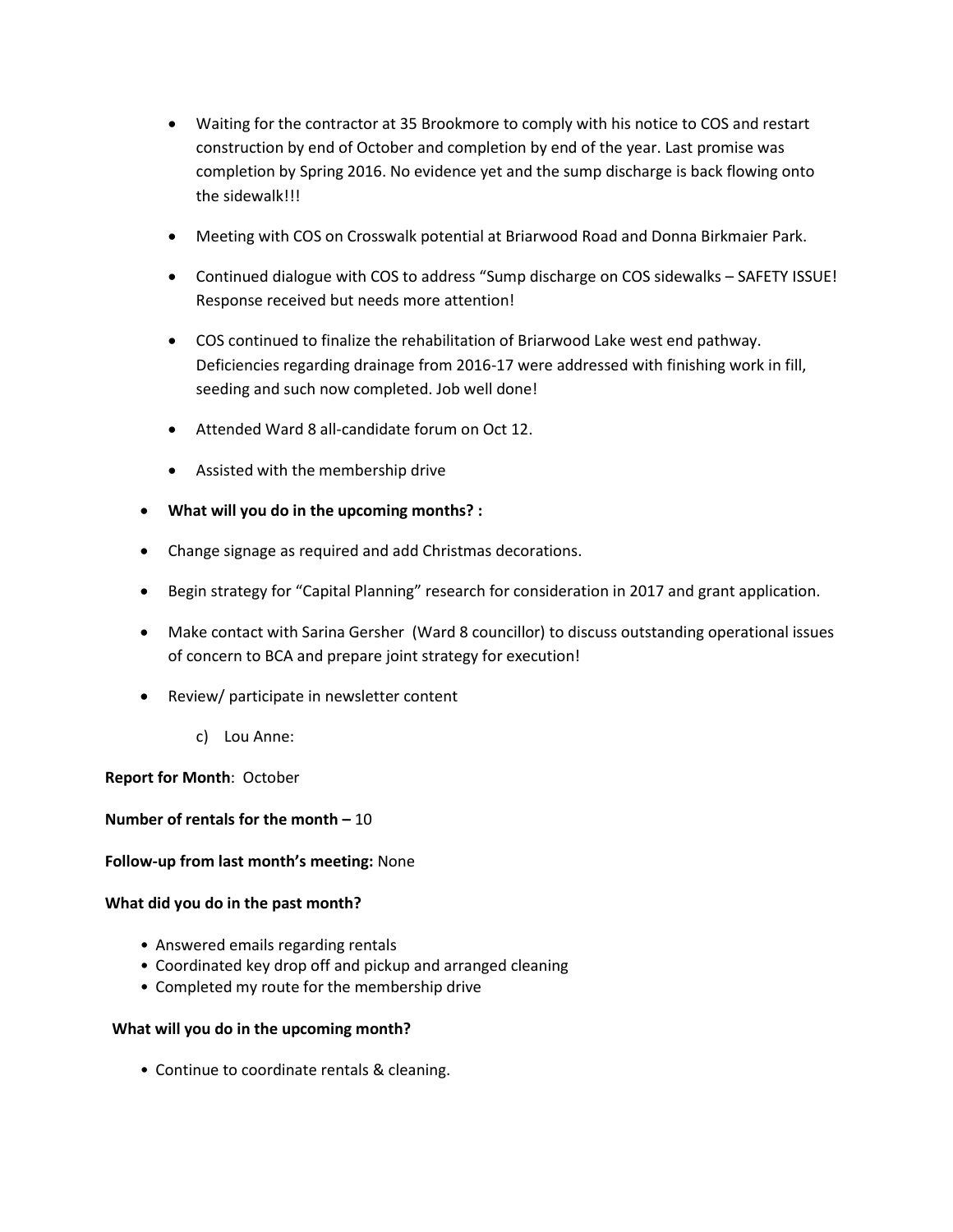# d) Amy: **Report for month of:** October 2015

## **Follow-up from last month's meeting:**

#### **What did you do in the past month? :**

- Coordinated the membership drive
	- 1. Found Volunteers (8 Community Members, 6 Board members)
	- 2. Assembled canvassing kits for each volunteer
	- 3. Met with volunteers to distribute kits.
	- 4. Reconciled the kits as they were turned in, all cash and cheques will be turned over to Nora this week.
	- 5. Canvased for Membership Drive.

The membership drive generated a total of 160 memberships.

Here are the results from each route:

| Route        | Memberships Sold |
|--------------|------------------|
| Α            | 19               |
| B            | 32               |
| $\mathsf{C}$ | 28               |
| D            | 11               |
| E            | 10               |
| F            | 14               |
| G            | $\mathbf{1}$     |
| Н            | $\mathbf{1}$     |
| ı            | 11               |
| J            | 4                |
| К            | 5                |
| L            | 11               |
| M            | 10               |
| Online       | 3                |
| Totals       | 160              |

e) Nora:

 Distributed balance sheet and Profit & Loss statement as of Nov 7 (normally would be done as of month end however there were some large payments in early November that she wanted to reflect)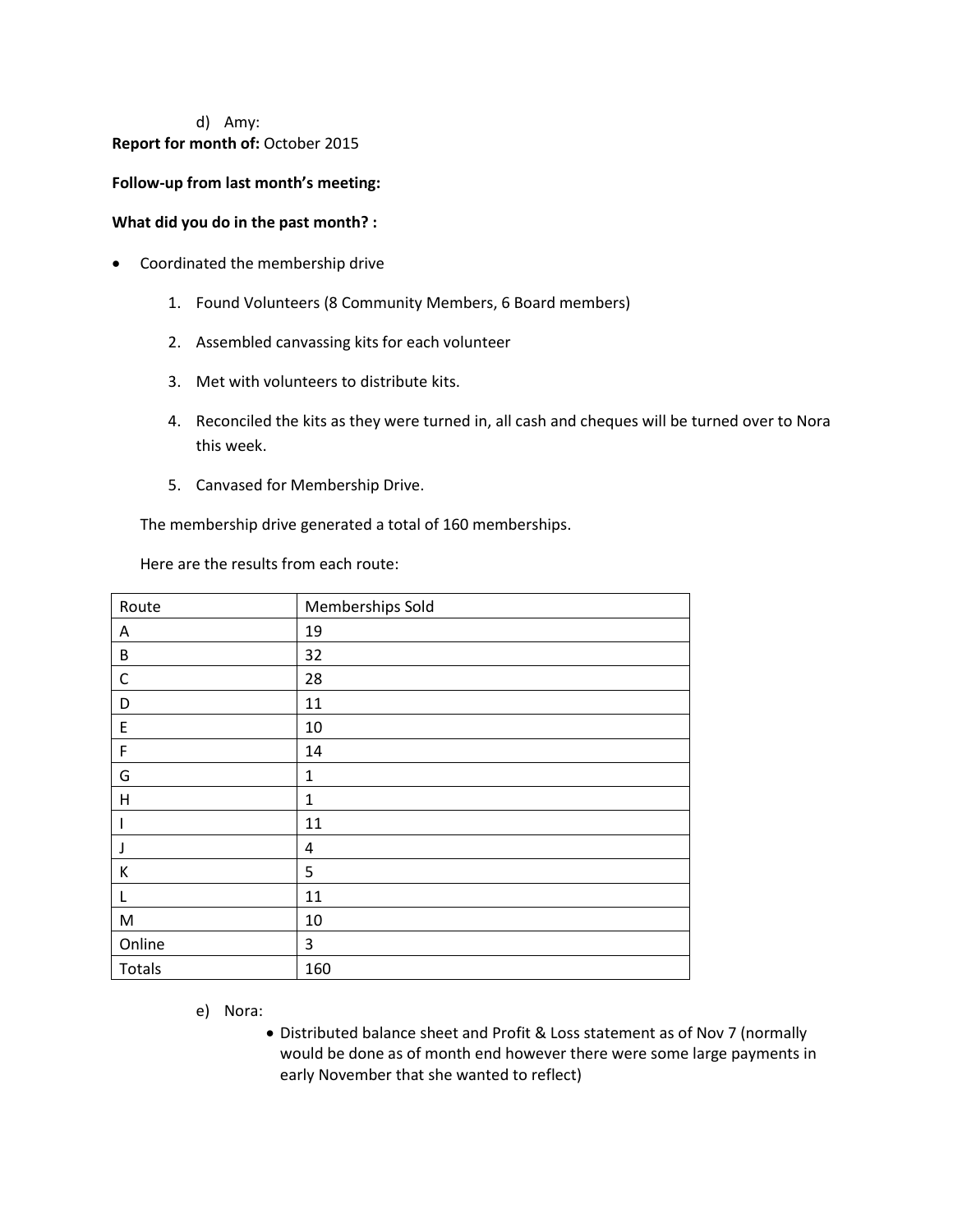- Currently have \$51,718 cash in bank. Fitness instructors still need to paid for fall sessions however outstanding deposit for membership sales will largely offset this expense so overall cash position will not change significantly.
- Currently showing \$10,881 net income for the year.
- Cash balance is currently sitting in chequing account which is non-interest bearing. Nora received and distributed some options for short term investments with BMO. All options have principal guaranteed (CDIC insured). Interest rates currently available are very low however she felt we should consider putting some of our chequing balance into some type of interest earning investment.
- Jeff asked if there was any concern with locking in money and then BCA being short of cash due to unexpected expenditures (ie: quad replacement) or severe downturn in economy which could affect memberships, sports and fitness registration, etc. Nora advised that we would only invest in a device that offered some flexibility for early redemption. She will put together a proposal which will be presented at next BCA meeting.

## f) Jordan:

 Will begin working on December newsletter shortly. Eldon has provided some content already and Eldon/Nora will provide some more in the next few days. Would like to target Nov 25 at the latest for submission of final version to Sask Abilities for printing. Eldon will advise Sask Abilities to ensure paper is ordered and available.

## 8. Old Business

- a. MOA with COS re: Community Centre no updates
- b. BCA Family Day BBQ
	- i. 2016 Grant Submission (Nora update)
		- Submitted request for Sask Lotteries grant and received funds which offset about half the costs of the BBQ. Lotteries grant does not cover food.
	- ii. 2017 Grant Application (Shirley)
		- Shirley just returned from travel/vacation and has not yet looked at grant application. She will begin preparation and will consider attending COS workshop.

## 9. New Business

- Youth Program Grant (COS)
	- i. Grant deadline is November 15. Nora thought we could apply for funds for a "Rocks & Rings" session that we would hold at the Community Centre for children. She had previously made contact with the organization and there is someone in Saskatoon who runs the sessions. If we can get grant approval and a date established